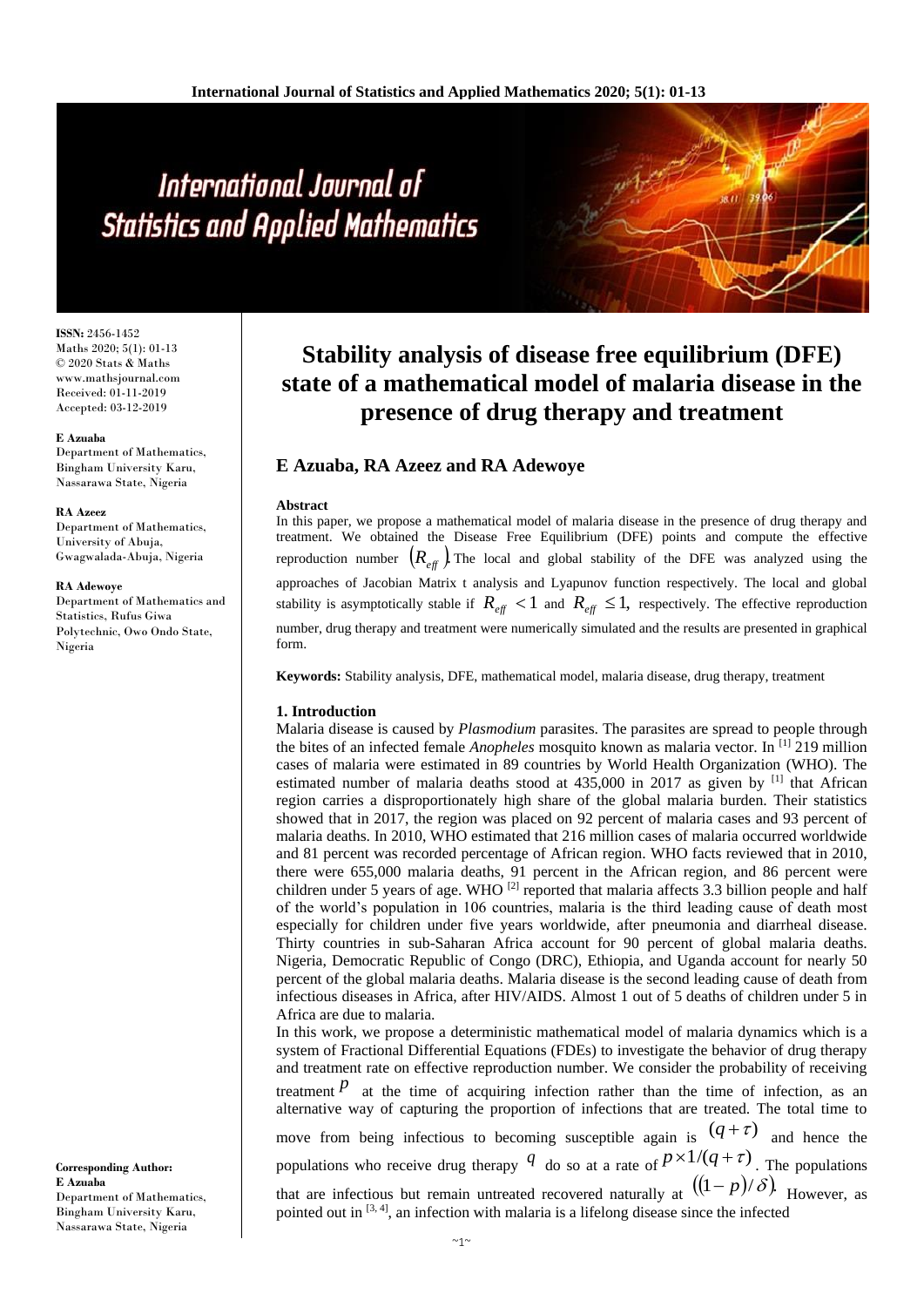individual harbored the virus in the blood for at least more than a year. With malaria, infected individuals return to the susceptible class on recovery because the disease confers no immunity against re-infection. Some fractions of susceptible proportion, latent proportion and symptomatic proportion are placed on a regular time to seek drug therapy at an equal rate of  $\sigma_3$ . This is simply because 97 percent of Nigerians are infected with malaria virus from mosquitoes bite. And we assume that all infected individuals who recovered naturally at the rate  $((1-p)/\delta)$ , symptomatic individuals that do not access drug therapy and treatment at a rate

 $1/\alpha_0$  and those who only take drug therapy may enter latent compartment and can be considered as latently infected individuals. We allow the reproduction rate of malaria virus from the mosquitoes bite to enter the model. Therefore, susceptible individuals are allowed to be either under drug therapy or latent with certain probabilities.

#### **2. Material and Methods**

# **2.1 Formulation of the Model Equations**

We formulate a mathematical model for malaria where the population is partitioned into six compartments of the Susceptible  $S(t)$ ; Latent  $L(t)$ ; Symptomatic  $B(t)$ ; Infected  $I(t)$ ; Drug therapy  $Q(t)$ ; while the sixth class is the Treatment  $T(t)$ . Patients may seek drug therapy when symptoms have manifested as well as at the infectious stage, and a person may be re-infected once susceptible again. The natural recovery period is assumed to be longer than the drug recovery period and the time to infectiousness. Probability of receiving treatment  $p$  is applied at the time of acquiring infection rather than during the infection. The classes susceptible, latent and symptomatic seek drug therapy at a regular rate  $\sigma_3$ . After the drug therapy, individual may move to either susceptible, latent or treatment class depending on whether the malaria viruses are cleared, hidden or persist. Time to seek treatment after drug therapy is not equal time to seek treatment during infection; becoming susceptible again is the combined effects of treatment, drug therapy and recovery rate per infected individual. Reproduction rate of malaria virus and death removal rate are not equal. Disease induce death rate is applicable to only infected class. Those who recovered naturally  $\delta$ without drug and treatment moved into latent class. We assumed the malaria virus is not cleared in their body and the influx of malaria virus reproduction at a rate  $\beta$ , natural death is applicable to all the compartments at a rate  $\mu_0$ , disease induce death is applicable to only infectious class at a rate  $\mu_1$  and latent rate  $\alpha_0$  relative to infection by symptomatic class. The population N is compartmentalized into the proportions of susceptible, latent, symptomatic, infected, drug therapy, and treatment class.

#### **2.2 Model Equations**

$$
\frac{dS}{dt} = \frac{1}{\beta} + \frac{1}{q}Q + \frac{1}{(\alpha + \gamma)}T - \left(\frac{1 - \varepsilon}{\sigma_0} + \frac{\varepsilon}{\sigma_3} + \frac{1}{\mu_0}\right)S\tag{1}
$$

$$
\frac{dL}{dt} = \frac{1-\varepsilon}{\sigma_0} S + \left(\frac{1}{\delta(1-p)}I + \frac{1}{\alpha_0}B + \frac{1}{\sigma_4}\right)Q - \left(\frac{\theta}{\sigma_3} + \frac{1-\theta}{\sigma_1} + \frac{1}{\mu_0}\right)L\tag{2}
$$

$$
\frac{dB}{dt} = \frac{1-\theta}{\sigma_1} L - \left(\frac{\nu}{\sigma_3} + \frac{1-\nu}{\sigma_2} + \frac{1}{\mu_0}\right) B \tag{3}
$$

$$
\frac{dI}{dt} = \frac{1-\nu}{\sigma_2}B - \left(\frac{1}{(\tau+p)} + \frac{1}{(\mu_0+\mu_1)}\right)I\tag{4}
$$

$$
\frac{dQ}{dt} = \frac{1}{\sigma_3} (\varepsilon S + \theta L + \nu B) - \left(\frac{1}{q} + \frac{1}{\tau_0} + \frac{1}{\sigma_4} + \frac{1}{\mu_0}\right) Q \tag{5}
$$

$$
\frac{dT}{dt} = \frac{1}{(\tau + p)} I + \frac{1}{\tau_0} Q - \left(\frac{1}{(\alpha + \gamma)} + \frac{1}{\mu_0}\right) T
$$
\n(6)

$$
S(0) \ge 0, L(0) \ge 0, B(0) \ge 0, I(0) \ge 0, Q(0) \ge 0, T(0) \ge 0.
$$

$$
S(t) + L(t) + B(t) + I(t) + Q(t) + T(t) = 1
$$
\n(7)

The model is defined in the subset  $D\times\left[0,\infty\right)$  of  $\mathfrak{R}^{\,6}_+$ , where

$$
D = \{(S, L, B, I, Q, T) \in \mathfrak{R}_{+}^{6} : 0 \leq S, L, B, I, Q, T \leq 1, S + L + B + I + Q + T \leq 1\}
$$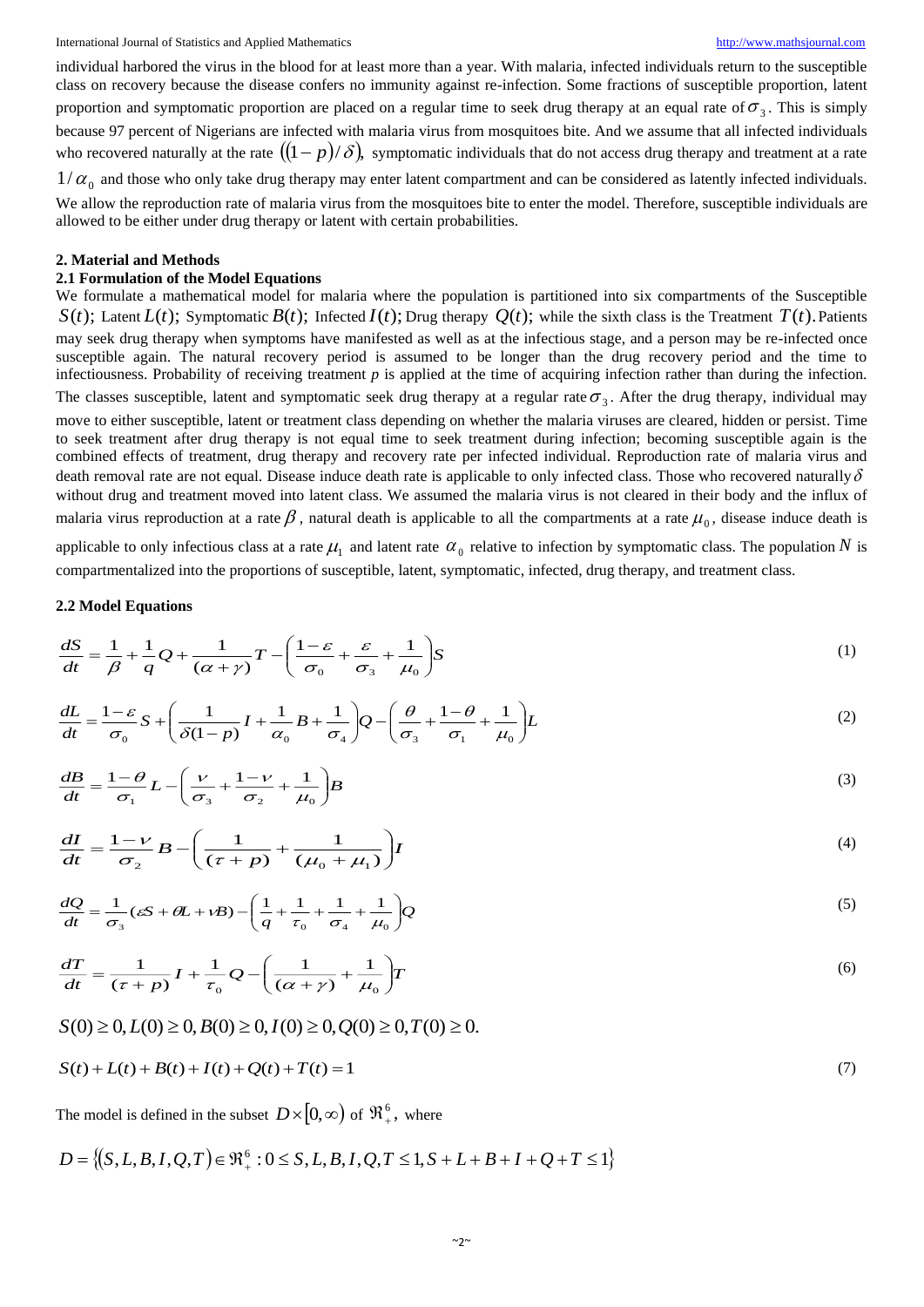| Symbols                         | Description                                                                        |
|---------------------------------|------------------------------------------------------------------------------------|
| S(t)                            | Susceptible individuals at time $t$                                                |
| L(t)                            | Latent period at time $t$                                                          |
| B(t)                            | Symptomatic individuals at time $t$                                                |
| I(t)                            | Latent period at time $t$                                                          |
| Q(t)                            | Drug therapy period at time $t$                                                    |
| T(t)                            | Treatment period at time $t$                                                       |
| $\sigma_{0}$                    | Period of susceptible                                                              |
| $\sigma_{\text{\tiny{l}}}$      | Period of latent                                                                   |
| $\sigma_{2}$                    | Time of infectiousness                                                             |
| $\sigma_{\scriptscriptstyle 3}$ | Time to seek drug therapy                                                          |
| $\sigma_{\scriptscriptstyle 4}$ | Latent period after drug therapy                                                   |
| $\tau_{0}$                      | Time to seek treatment after drug therapy                                          |
| $\tau$                          | Time to seek treatment                                                             |
| $\beta$                         | Reproduction rate of malaria virus                                                 |
| $\mu_{0}$                       | Natural death rate                                                                 |
| $\mu_{\text{\tiny{l}}}$         | Death rate of Infected                                                             |
| $\overline{\alpha}$             | Treatment rate                                                                     |
| $\alpha_{0}$                    | Latent rate relative to infection by symptomatic class                             |
| $\gamma$                        | Rate of recovery                                                                   |
| $\mathcal E$                    | $\sigma_{3}$<br>Susceptible proportions that seek drug therapy at                  |
| $\theta$                        | $\sigma_{_3}$<br>Latent proportions that seek drug therapy at                      |
| $\mathcal{V}$                   | $\sigma_{3}$<br>Symptomatic proportions that seek drug therapy at                  |
| q                               | Drug recovery period                                                               |
| $\overline{\delta}$             | Natural recovery period                                                            |
| $\boldsymbol{p}$                | Probability of treatment                                                           |
| $\overline{N}$                  | Population size                                                                    |
| $\delta(1-p)$                   | Rate of moving from infected to latent when there is no drug therapy and treatment |
|                                 |                                                                                    |

#### **3. Existence of Equilibrium points of the model**

In order to investigate the existence of equilibrium points for equation (1) to (6), we shall express (1) to (6) in form of (8) to (13) for ease of analysis as follows

$$
S'(t) = f_0 + f_1 Q + f_2 T - (f_3 + f_4 + f_5) S
$$
\n(8)

$$
L'(t) = f_3 S + (f_6 I + f_7 B + f_8) Q - (f_9 + f_{10} + f_5) L
$$
\n(9)

$$
B'(t) = f_{10}L - (f_{11} + f_{12} + f_5)B
$$
\n(10)

$$
I'(t) = f_{12}B - (f_{13} + f_{14})I
$$
\n(11)

$$
Q'(t) = f_{15}(\varepsilon S + \theta L + \nu B) - (f_1 + f_{16} + f_8 + f_5)Q
$$
\n(12)

$$
T'(t) = f_{13}I + f_{16}Q - (f_2 + f_5)T
$$
\n(13)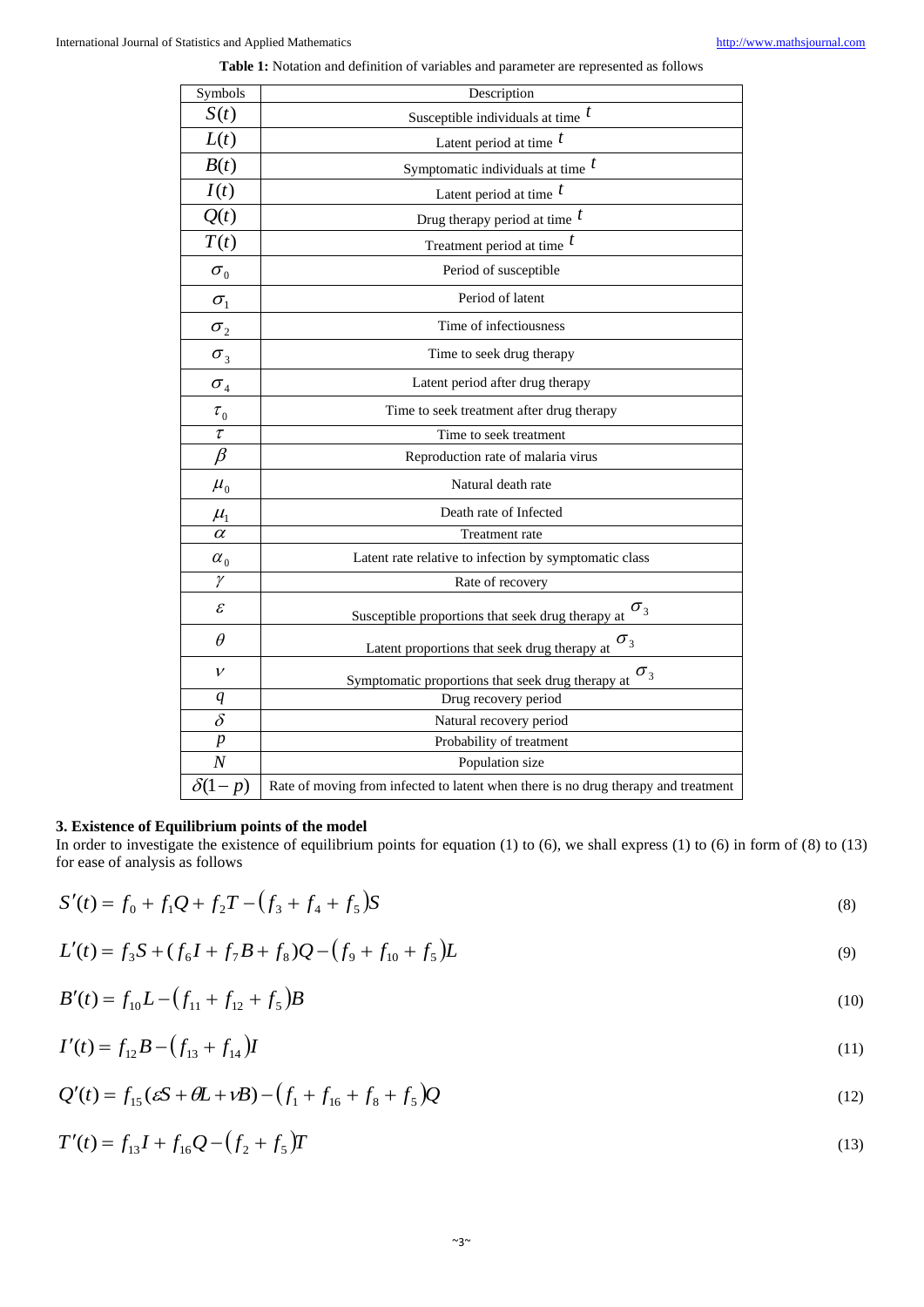Where,

$$
f_0 = \frac{1}{\beta}, f_1 = \frac{1}{q}, f_2 = \frac{1}{\alpha + \gamma}, f_3 = \frac{1 - \varepsilon}{\sigma_0}, f_4 = \frac{\varepsilon}{\sigma_3}, f_5 = \frac{1}{\mu_0},
$$
  
\n
$$
f_6 = \frac{1}{\delta(1 - p)}, f_7 = \frac{1}{\alpha_0}, f_8 = \frac{1}{\sigma_4}, f_9 = \frac{\theta}{\sigma_3}, f_{10} = \frac{1 - \theta}{\sigma_1}, f_{11} = \frac{\nu}{\sigma_3},
$$
  
\n
$$
f_{12} = \frac{1 - \nu}{\sigma_2}, f_{13} = \frac{1}{\tau + p}, f_{14} = \frac{1}{\mu_0 + \mu_1}, f_{15} = \frac{1}{\sigma_3}, f_{16} = \frac{1}{\tau_0}
$$
\n(14)

According to <sup>[5]</sup>, equilibria are the points where the variables do not change with time. Thus,

$$
\frac{dS}{dt} = \frac{dL}{dt} = \frac{dB}{dt} = \frac{dI}{dt} = \frac{dQ}{dt} = \frac{dT}{dt} = 0
$$
\n(15)

Let,

$$
(S, L, B, I, Q, T) = (S^*, L^*, B^*, I^*, Q^*, T^*),
$$
\n(16)

be the arbitrary equilibrium point. Therefore, the system (8) to (13) becomes

$$
f_0 + f_1 Q^* + f_2 T^* - (f_3 + f_4 + f_5) S^* = 0
$$
\n(17)

$$
f_3 S^* + (f_6 I^* + f_7 B^* + f_8) Q^* - (f_9 + f_{10} + f_5) L^* = 0
$$
\n(18)

$$
f_{10}L^* - (f_{11} + f_{12} + f_5)B^* = 0
$$
\n(19)

$$
f_{12}B^* - (f_{13} + f_{14})I^* = 0
$$
\n(20)

$$
f_{15}(\varepsilon S^* + \theta L^* + \nu B^*) - (f_1 + f_{16} + f_8 + f_5)Q^* = 0
$$
\n(21)

$$
f_{13}I^* + f_{16}Q^* - (f_2 + f_5)T^* = 0
$$
\n(22)

From equations (17), (19), (20) and (22), we have:

$$
L^* = \frac{(f_{11} + f_{12} + f_5)B^*}{f_{10}}
$$
\n(23)

$$
I^* = \frac{f_{12}B^*}{(f_{13} + f_{14})}
$$
 (24)

From  $(22)$  and  $(24)$ , we obtain:

$$
Q^* = \frac{(f_2 + f_5)T^*}{f_{16}} - \frac{f_{12}f_{13}B^*}{f_{16}(f_{13} + f_{14})}
$$
\n(25)

From  $(17)$  and  $(25)$ , we obtain:

$$
S^* = \frac{f_0}{(f_3 + f_4 + f_5)} + \left(\frac{f_2}{(f_3 + f_4 + f_5)} + \frac{f_1(f_2 + f_5)}{f_{16}(f_7 + f_6 + f_5)}\right)T^* - \frac{f_1f_{12}f_{13}B^*}{f_{16}(f_{13} + f_{14})(f_3 + f_4 + f_5)}
$$
(26)

Substituting (23), (24), (25) and (26) into (18) and simplifying, we have: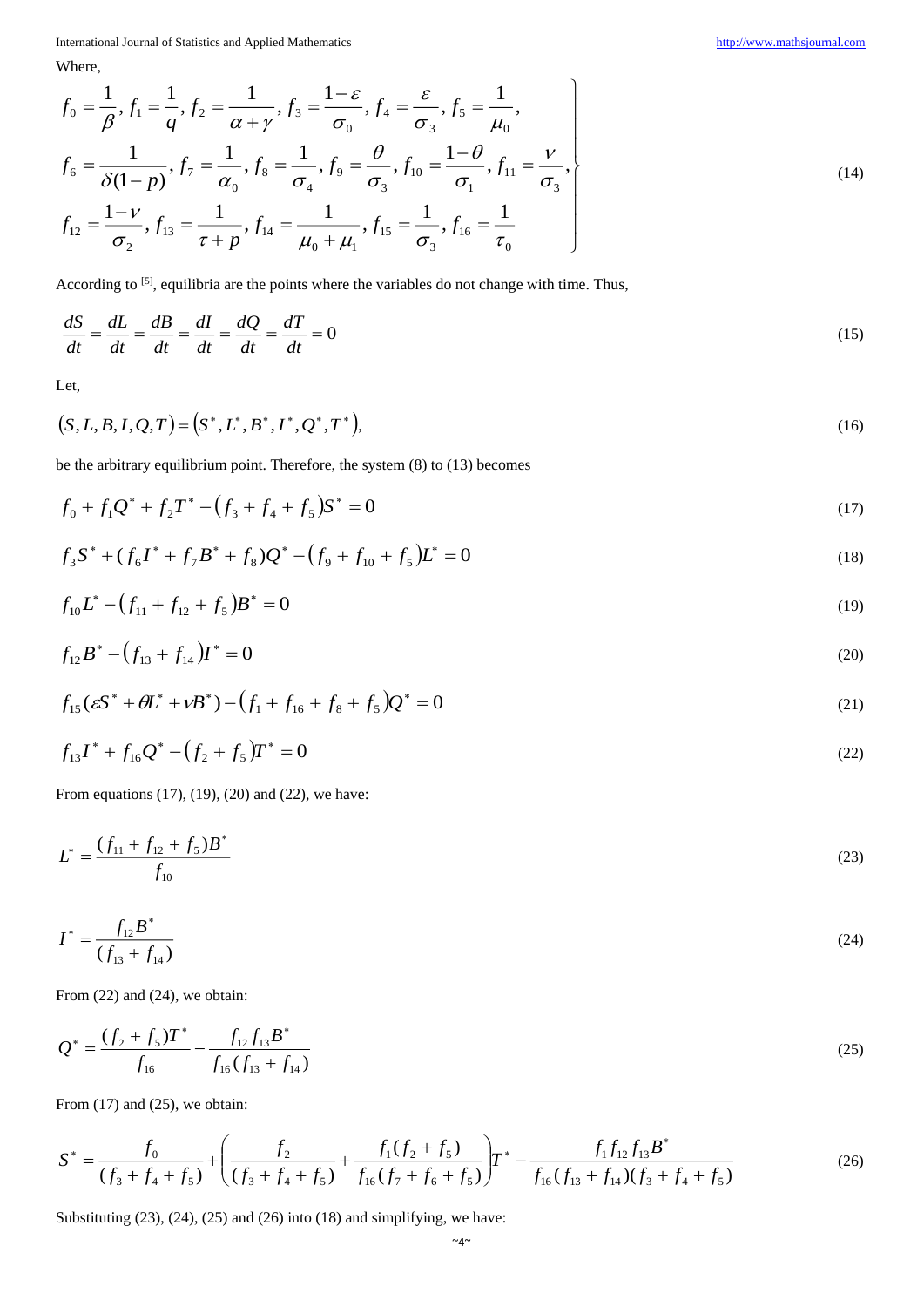$$
\left(\frac{f_0f_3}{(f_3+f_4+f_5)}\right) + \left[ \left(\frac{f_2f_3}{(f_3+f_4+f_5)} + \frac{f_1f_3(f_2+f_5)}{f_{16}(f_3+f_4+f_5)}\right) + \left(\frac{f_6f_{12}B^*}{(f_{13}+f_{14})} + f_7B^* + f_8\right) \left(\frac{(f_2+f_5)}{f_{16}}\right) \right]T^*
$$

$$
-\left[\left(\frac{f_1f_3f_{12}f_{13}}{f_{16}(f_{13}+f_{14})(f_3+f_4+f_5)}\right) + \left(\frac{f_6f_{12}B^*}{(f_{13}+f_{14})}+f_7B^*+f_8\right)\left(\frac{f_{12}f_{13}}{f_{16}(f_{13}+f_{14})}\right)\right]B^* = 0
$$
\n(27)

Substituting (23), (25) and (26) into (21) and simplifying, we have:

$$
\left(\frac{g_{15}f_0}{(f_3 + f_4 + f_5)}\right) + \left[\left(\frac{g_2f_{15}}{(f_3 + f_4 + f_5)}\right) + \left(\frac{g_1f_{15}(f_2 + f_5)}{f_{16}(f_3 + f_4 + f_5)}\right) - \left(\frac{(f_1 + f_{16} + f_8 + f_5)(f_2 + f_5)}{f_{16}}\right)\right]T^*
$$
\n
$$
-\left[\left(\frac{g_1f_{15}f_{12}f_{13}}{f_{16}(f_{13} + f_{14})(f_3 + f_4 + f_5)}\right) - \left(\frac{\theta f_{15}(f_{11} + f_{12} + f_5) - f_{10}f_{15}V}{f_{10}}\right) - \left(\frac{f_{12}f_{13}(f_1 + f_{16} + f_8 + f_5)}{f_{16}(f_{13} + f_{14})}\right)\right]B^* = 0 \tag{28}
$$

In order to analyze the equilibria of the model, the expression in  $(27)$  and  $(28)$  are cumbersome therefore; as stated in [6], we examine the existence of equilibria in the neighbourhood of linear system of simultaneous equations given in (29) to (30) as:

$$
a(t)T^* + b(t)B^* = c(t) \tag{29}
$$

$$
e(t)T^* + g(t)B^* = h(t) \tag{30}
$$

Where,

$$
a(t) = \left[ \left( \frac{f_2 f_3}{(f_3 + f_4 + f_5)} + \frac{f_1 f_3 (f_2 + f_5)}{f_{16} (f_3 + f_4 + f_5)} \right) + \left( \frac{f_6 f_{12} B^*}{(f_{13} + f_{14})} + f_7 B^* + f_8 \right) \left( \frac{(f_2 + f_5)}{f_{16}} \right) \right]
$$
(31)

$$
b(t) = -\left[\left(\frac{f_1 f_3 f_{12} f_{13}}{f_{16} (f_{13} + f_{14}) (f_3 + f_4 + f_5)}\right) + \left(\frac{f_6 f_{12} B^*}{(f_{13} + f_{14})} + f_7 B^* + f_8\right) \left(\frac{f_{12} f_{13}}{f_{16} (f_{13} + f_{14})}\right) + \left(\frac{(f_9 + f_{10} + f_5) (f_{11} + f_{12} + f_5)}{f_{10}}\right)\right]
$$
(32)

$$
c(t) = -\left(\frac{f_0 f_3}{(f_3 + f_4 + f_5)}\right)
$$
\n(33)

$$
e(t) = \left[ \left( \frac{g f_2 f_{15}}{(f_3 + f_4 + f_5)} \right) + \left( \frac{g f_1 f_{15} (f_2 + f_5)}{f_{16} (f_3 + f_4 + f_5)} \right) - \left( \frac{(f_1 + f_{16} + f_8 + f_5)(f_2 + f_5)}{f_{16}} \right) \right]
$$
(34)

$$
g(t) = -\left[\frac{f_{1}f_{15}f_{12}f_{13}}{f_{16}(f_{13} + f_{14})(f_{3} + f_{4} + f_{5})}\right) - \left(\frac{\theta f_{15}(f_{11} + f_{12} + f_{5}) - f_{10}f_{15}\nu}{f_{10}}\right)\right]
$$
(35)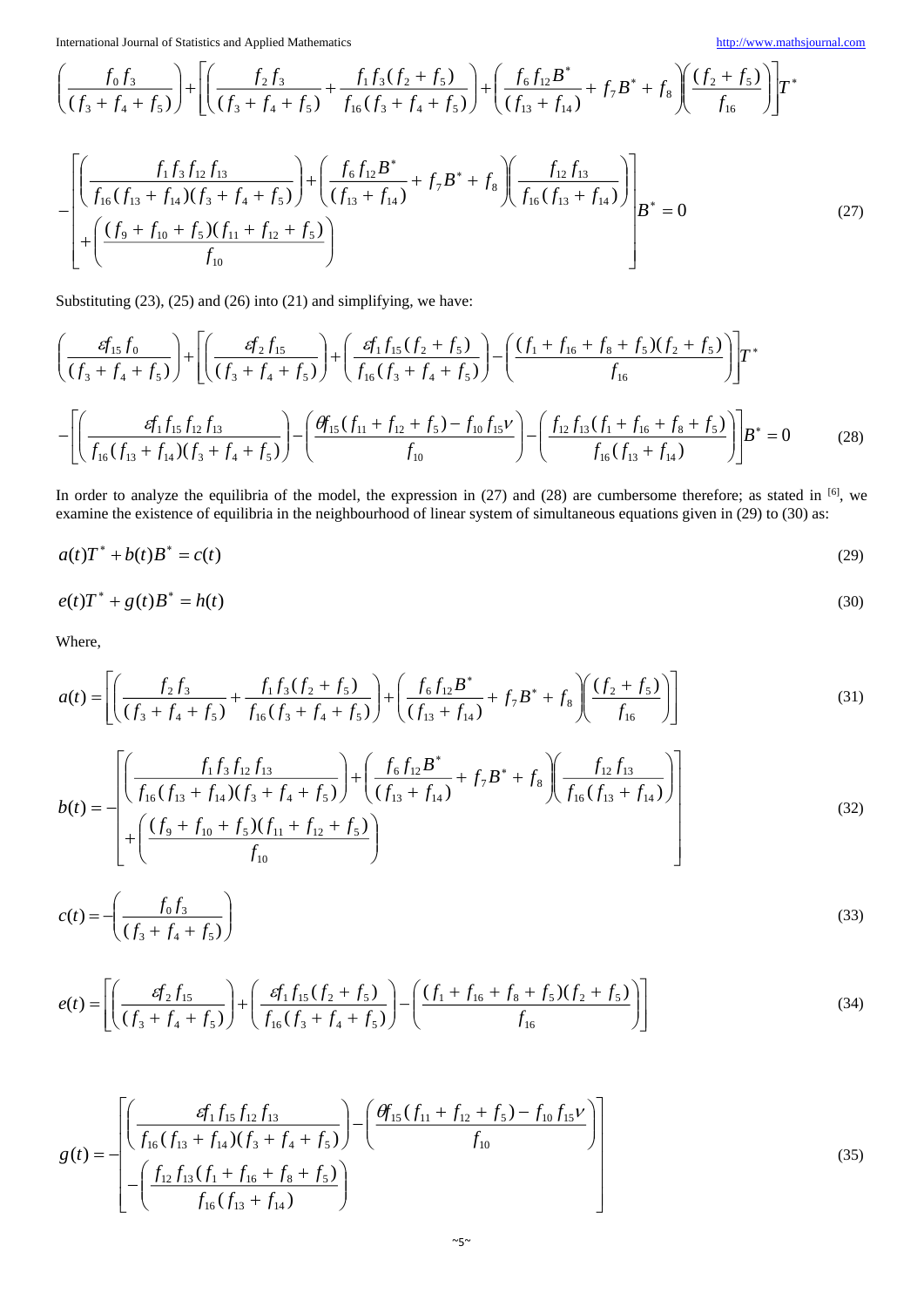$$
h(t) = -\left(\frac{g_{15}f_0}{(f_3 + f_4 + f_5)}\right) \tag{36}
$$

In order to make our argument valid we deduce that equilibria solutions exist and are stable approximately [7], i.e.

$$
n(t) \approx c(t) \approx h(t) \tag{37}
$$

$$
k(t) \approx a(t) \approx e(t) \tag{38}
$$

Substituting (37) to (38) into (29) to (30) and simplifying, we obtain a condition for which (29) and (30) are in the form:

$$
B^*(b(t) - g(t)) = 0 \tag{39}
$$

and so this implies that either,

$$
B^* = 0 \tag{40}
$$

Or

$$
(b(t) - g(t)) = 0 \tag{41}
$$

Therefore, as in  $[8]$  from equation (39), we have existence of two different equilibria; one satisfying equation (40) where all the infected compartments are zero, while the other satisfying (41). Thus, substituting (40) into (19) and (20), we have:

$$
L^* = B^* = I^* = 0 \tag{42}
$$

**3.1 Disease Free Equilibrium (DFE) points** Let,

$$
E^{0} = (S, L, B, I, Q, T) = \{S^{0}, L^{0}, B^{0}, I^{0}, Q^{0}, T^{0}\}
$$
\n(43)

Substituting (42) into (17) to (22) give:

$$
f_0 + f_1 Q^* + f_2 T^* - (f_3 + f_4 + f_5) S^* = 0
$$
\n(44)

$$
f_3 S^* + f_8 Q^* = 0 \tag{45}
$$

$$
\varepsilon f_{15} S^* - (f_1 + f_{16} + f_8 + f_5) Q^* = 0 \tag{46}
$$

$$
f_{16}Q^* - (f_2 + f_5)T^* = 0 \tag{47}
$$

Solving (44) to (47), we have that a DFE exist at the point

$$
\left(S^0, L^0, B^0, I^0, Q^0, T^0\right) = \left\{W_0, 0, 0, 0, W_1, W_2\right\}
$$
\n(48)

Where,

$$
W_0 = S^0 = \frac{\left(\frac{1}{q} + \frac{1}{\tau_0} + \frac{1}{\sigma_4} + \frac{1}{\mu_0}\right)\sigma_3}{\beta\left(\frac{1}{1-\varepsilon} + \frac{\varepsilon}{\sigma_3} + \frac{1}{\mu_0}\right)\left(\frac{1}{q} + \frac{1}{\tau_0} + \frac{1}{\sigma_4} + \frac{1}{\mu_0}\right)\sigma_3} - \frac{1}{(\alpha + \gamma)\tau_0\left(\frac{1}{\alpha + \gamma} + \frac{1}{\mu_0}\right)} - \frac{1}{q}\varepsilon
$$
\n(49)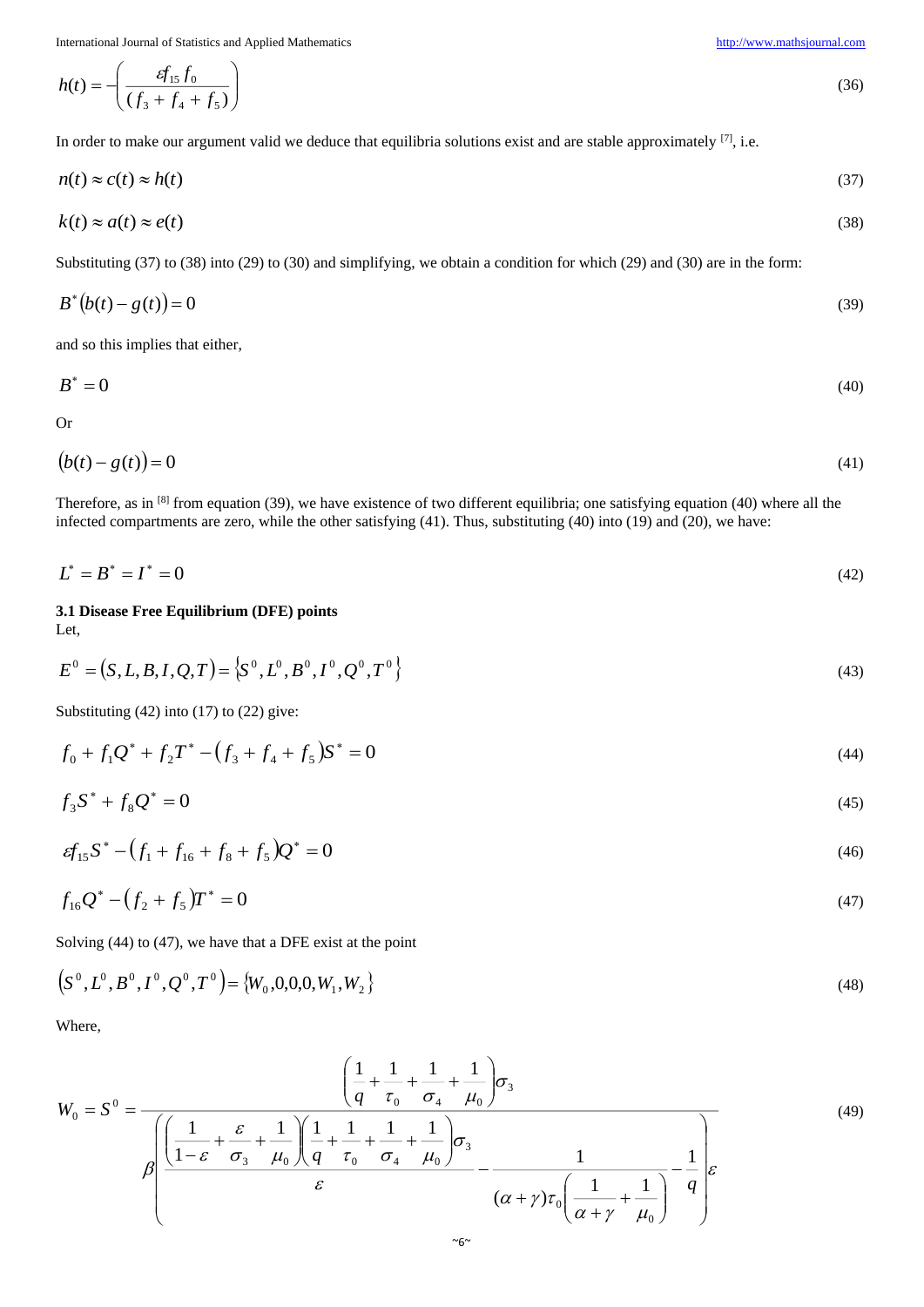(53)

$$
W_{1} = Q^{0} = \frac{1}{\beta \left( \frac{1}{1-\varepsilon} + \frac{\varepsilon}{\sigma_{3}} + \frac{1}{\mu_{0}} \right) \left( \frac{1}{q} + \frac{1}{\tau_{0}} + \frac{1}{\sigma_{4}} + \frac{1}{\mu_{0}} \right) \sigma_{3}} - \frac{1}{(\alpha + \gamma)\tau_{0} \left( \frac{1}{\alpha + \gamma} + \frac{1}{\mu_{0}} \right)} - \frac{1}{q} \right)}
$$
(50)  

$$
\left( \frac{1}{\tau_{0}} \right)
$$

$$
W_{2} = T^{0} = \frac{\left( \frac{1}{\tau_{0}} \right) \left( \frac{1}{\sigma_{0}} + \frac{\varepsilon}{\sigma_{3}} + \frac{1}{\mu_{0}} \right) \left( \frac{1}{q} + \frac{1}{\tau_{0}} + \frac{1}{\sigma_{4}} + \frac{1}{\mu_{0}} \right) \sigma_{3}}{\varepsilon} - \frac{1}{(\alpha + \gamma)\tau_{0} \left( \frac{1}{\alpha + \gamma} + \frac{1}{\mu_{0}} \right)} - \frac{1}{q} \right)}
$$
(51)

Equation (48) is the DFE points.

 $\overline{\phantom{a}}$ 

# **3.2 Effective Reproduction Number,**  *<sup>R</sup>eff*

For SEIR models, the rate of appearance of new infections is given by the new infection terms in the latent compartment  $[9, 10, 11]$ . From the equations (1) to (7) of the model, we have the vector  $F(x)$  of the rates of new infections in compartments  $L(t)$ ,  $B(t)$ and  $I(t)$  given as:

$$
F(x) = \begin{pmatrix} \frac{1-\varepsilon}{\sigma_0} S + \left(\frac{1}{\delta(1-p)} I + \frac{1}{\alpha_0} B + \frac{1}{\sigma_4}\right) Q \\ 0 \\ 0 \end{pmatrix}
$$
(52)

Also, the remaining transfer terms in compartments  $L, B$  and  $I$  is given by equation (53).

$$
V(x) = \begin{pmatrix} \frac{\theta}{\sigma_{3}} + \frac{1-\theta}{\sigma_{1}} + \frac{1}{\mu_{0}} \end{pmatrix} L \\ - \frac{1-\theta}{\sigma_{1}} L + \left( \frac{\nu}{\sigma_{3}} + \frac{1-\nu}{\sigma_{2}} + \frac{1}{\mu_{0}} \right) B \\ - \frac{1-\nu}{\sigma_{2}} B + \left( \frac{1}{(\tau + p)} + \frac{1}{(\mu_{0} + \mu_{1})} \right) I \end{pmatrix}
$$

The matrix of partial derivatives of  $F(x)$  at DFE State,  $\bar{x} = E_0 = (S_0, 0, 0, 0, Q_0, T_0)$  is given by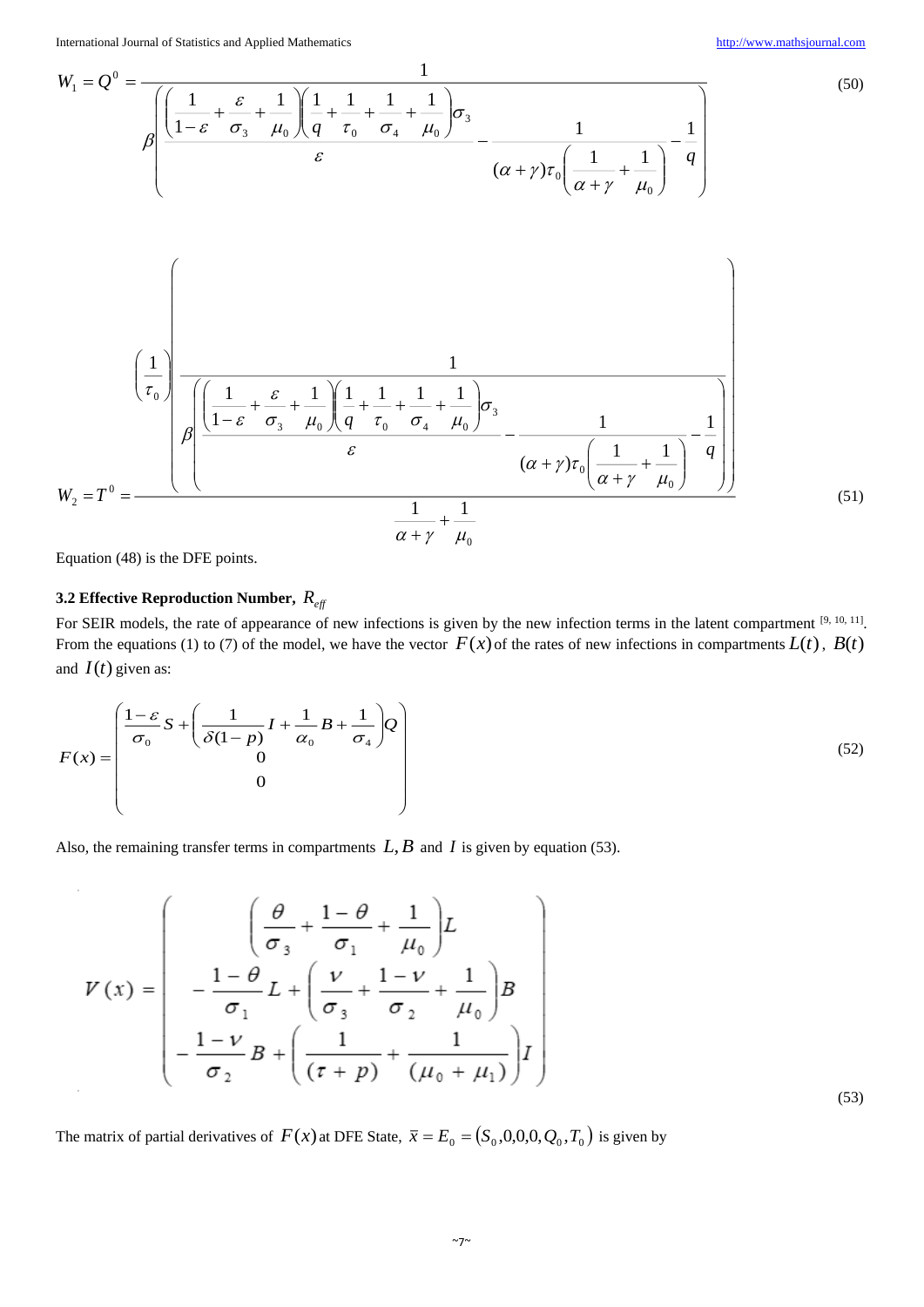$=\begin{vmatrix} 0 & \alpha_0 & \alpha_0 \\ 0 & 0 & \alpha_0 \end{vmatrix}$ 

 $0 \quad \frac{1}{-0}$   $\frac{1}{-0}$ 

 $\alpha_{\circ}$   $\sim$   $\delta$ 

0 0 0 0 0 0

L L L L I

 $(E_{\scriptscriptstyle \Omega})$ 

*F<sup>x</sup> E*

0

ſ

$$
(54)
$$

(55)

$$
Q_0 = \frac{1}{\beta \left( \frac{1}{1-\varepsilon} + \frac{\varepsilon}{\sigma_3} + \frac{1}{\mu_0} \right) \left( \frac{1}{q} + \frac{1}{\tau_0} + \frac{1}{\sigma_4} + \frac{1}{\mu_0} \right) \sigma_3}{\varepsilon} - \frac{1}{(\alpha + \gamma)\tau_0 \left( \frac{1}{\alpha + \gamma} + \frac{1}{\mu_0} \right)} - \frac{1}{q}
$$

l

|

◝

 $(1 - p)$ 

 $\delta(1-p)^{1/20}$ 

 $Q_0$   $\frac{1}{\delta(1-p)}Q$ 

And the matrix of partial derivatives of  $V(x)$  at DFE State  $\bar{x} = E_0 = (S_0, 0, 0, 0, Q_0, T_0)$  is

$$
V_x(E_0) = \begin{pmatrix} \frac{\theta}{\sigma_3} + \frac{1-\theta}{\sigma_1} + \frac{1}{\mu_0} & 0 & 0 \\ -\frac{1-\theta}{\sigma_1} & \frac{\nu}{\sigma_3} + \frac{1-\nu}{\sigma_2} + \frac{1}{\mu_0} & 0 \\ 0 & -\frac{1-\nu}{\sigma_2} & \frac{1}{\tau + p} + \frac{1}{\mu_0 + \mu_1} \end{pmatrix}
$$
(56)

It follows that the basic reproduction number  $R_0$  is given by equation (57).

$$
R_{\text{eff}} = \rho \left( F_x V^{-1} \right) \tag{57}
$$

$$
R_{\text{eff}} = \frac{(1-\theta)Q_0}{\alpha_0 \sigma_1 \left(\frac{\theta}{\sigma_3} + \frac{1-\theta}{\sigma_1} + \frac{1}{\mu_0}\right)\left(\frac{v}{\sigma_3} + \frac{1-v}{\sigma_2} + \frac{1}{\mu_0}\right)} + \frac{(1-\theta)(1-v)Q_0}{\delta(1-p)\sigma_1 \sigma_2 \left(\frac{\theta}{\sigma_3} + \frac{1-\theta}{\sigma_1} + \frac{1}{\mu_0}\right)\left(\frac{v}{\sigma_3} + \frac{1-v}{\sigma_2} + \frac{1}{\mu_0}\right)\left(\frac{1}{\tau+p} + \frac{1}{\mu_0+\mu_1}\right)}
$$
(58)

# **4. Result and Discussion**

# **4.1 Local Stability of Disease Free Equilibrium (DFE),**  *E*0

**Theorem 4.1.** The Disease-Free Equilibrium of the model system (1) to (6) is locally asymptotically stable if  $R_{eff} < 1$  and unstable if  $R_{\text{eff}} > 1$ 

# **Proof:**

We shall first compute the Jacobian matrix for the DFEs using equations (1) to (6). The Jacobian matrix for the disease-free state  $J_{E_0}$  is given as

$$
J_{E_0} = \begin{bmatrix} -\left(\frac{1-\varepsilon}{\sigma_0} + \frac{\varepsilon}{\sigma_3} + \frac{1}{\mu_0}\right) & 0 & 0 & 0 & \frac{1}{q} & \frac{1}{\alpha + \gamma} \\ \frac{1-\varepsilon}{\sigma_0} & -\left(\frac{\theta}{\sigma_3} + \frac{1-\theta}{\sigma_1} + \frac{1}{\mu_0}\right) & \frac{Q_0}{\alpha_0} & \frac{Q_0}{\delta(1-p)} & \frac{1}{\sigma_4} & 0 \\ 0 & \frac{1-\theta}{\sigma_1} & -\left(\frac{\nu}{\sigma_3} + \frac{1-\nu}{\sigma_2} + \frac{1}{\mu_0}\right) & 0 & 0 & 0 \\ 0 & 0 & \frac{1-\nu}{\sigma_2} & -\left(\frac{1}{\tau + p} + \frac{1}{\mu_0 + \mu_1}\right) & 0 & 0 \\ \frac{\varepsilon}{\sigma_3} & \frac{\theta}{\sigma_3} & \frac{\nu}{\sigma_3} & 0 & -\left(\frac{1}{q} + \frac{1}{\tau_0} + \frac{1}{\sigma_4} + \frac{1}{\tau_0}\right) & 0 \\ 0 & 0 & 0 & \frac{1}{\tau + p} & \frac{1}{\tau_0} & -\left(\frac{1}{\alpha + \gamma} + \frac{1}{\mu_0}\right) \end{bmatrix} \tag{59}
$$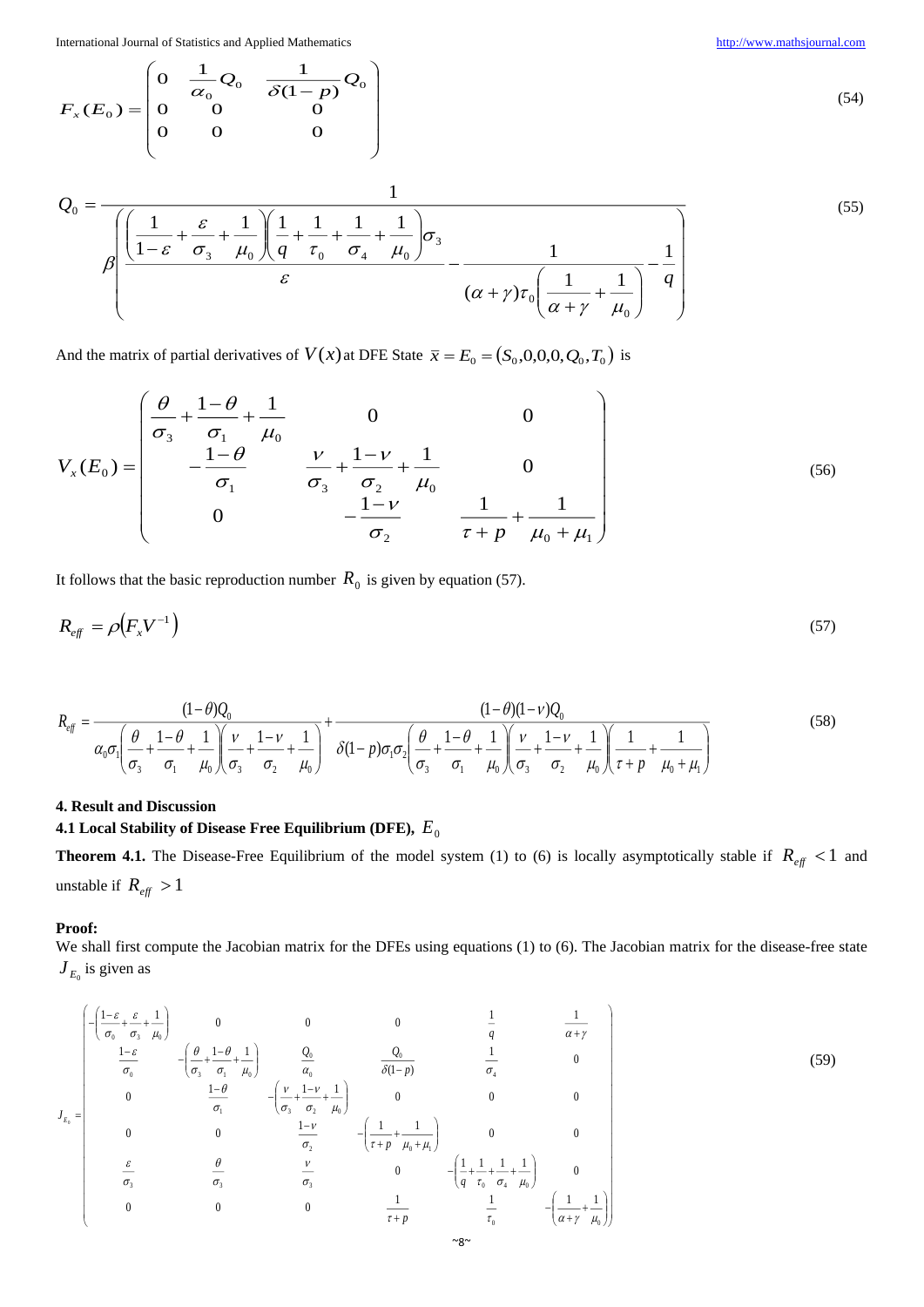For ease of analysis, we perform the following operations on equation (59) and obtain (60).

$$
J_{E_0} = \begin{pmatrix} k_1 & 0 & 0 & 0 & k_2 & k_3 \\ k_4 & k_5 & k_6 & k_7 & k_8 & 0 \\ 0 & k_9 & k_{10} & 0 & 0 & 0 \\ 0 & 0 & k_{11} & k_{12} & 0 & 0 \\ k_{13} & k_{14} & k_{15} & 0 & k_{16} & 0 \\ 0 & 0 & 0 & k_{17} & k_{18} & k_{19} \end{pmatrix}
$$

Where,

$$
k_1 = A_{11} = -\left(\frac{1-\varepsilon}{\sigma_0} + \frac{\varepsilon}{\sigma_3} + \frac{1}{\mu_0}\right), k_2 = A_{15} = \frac{1}{q}, k_3 = A_{16} = \frac{1}{\alpha + \gamma}, k_4 = \frac{1-\varepsilon}{\sigma_0},
$$
  
\n
$$
k_5 = A_{22} = -\left(\frac{1-\theta}{\sigma_3} + \frac{\theta}{\sigma_1} + \frac{1}{\mu_0}\right), k_6 = A_{23} = \frac{Q_0}{\alpha_0}, k_7 = A_{24} = \frac{Q_0}{\delta(1-p)}, k_8 = \frac{1}{\sigma_4},
$$
  
\n
$$
k_9 = \frac{1-\theta}{\sigma_1}, k_{10} = -\left(\frac{1-\nu}{\sigma_2} + \frac{\nu}{\sigma_3} + \frac{1}{\mu_0}\right), k_{11} = \frac{1-\nu}{\sigma_2}, k_{12} = -\left(\frac{1}{\tau + p} + \frac{1}{\mu_0 + \mu_1}\right),
$$
  
\n
$$
k_{13} = \frac{\varepsilon}{\sigma_3}, k_{14} = \frac{\theta}{\sigma_3}, k_{15} = \frac{\nu}{\sigma_3}, k_{16} = -\left(\frac{1}{q} + \frac{1}{\tau_0} + \frac{1}{\sigma_4} + \frac{1}{\mu_0}\right), k_{17} = \frac{1}{\tau + p},
$$
  
\n
$$
k_{18} = \frac{1}{\tau_0}, k_{18} = -\left(\frac{1}{\alpha + \gamma} + \frac{1}{\mu_0}\right)
$$
 (61)

Using Gaussian elimination row operation on the equation (60), we obtain the following

$$
M = \begin{pmatrix} A_{11} - \lambda & 0 & 0 & 0 & A_{15} & A_{16} \\ 0 & A_{22} - \lambda & A_{23} & A_{24} & A_{25} & A_{26} \\ 0 & 0 & A_{33} - \lambda & A_{34} & A_{35} & A_{36} \\ 0 & 0 & 0 & A_{44} - \lambda & A_{45} & A_{46} \\ 0 & 0 & 0 & 0 & A_{55} - \lambda & A_{56} \\ 0 & 0 & 0 & 0 & 0 & A_{66} - \lambda \end{pmatrix}
$$
(62)

Where,

$$
A_{25} = \frac{k_1 k_8 - k_2 k_4}{k_1}, A_{26} = -\frac{k_3 k_4}{k_1}, A_{33} = \frac{k_5 k_{10} - k_6 k_9}{k_5}, A_{34} = -\frac{k_7 k_9}{k_5},
$$
  
\n
$$
A_{35} = -\frac{A_{25} k_9}{k_5}, A_{36} = -\frac{A_{26} k_9}{k_5}, A_{44} = \frac{A_{33} k_{12} - A_{34} k_{11}}{A_{33}}, A_{45} = -\frac{A_{35} k_{11}}{A_{33}},
$$
  
\n
$$
A_{46} = -\frac{A_{36} k_{11}}{A_{33}}, A_{55} = \frac{A_{44} B_0 - A_{45} B_1}{A_{44}}, A_{56} = \frac{A_{44} B_5 - A_{46} B_1}{A_{44}},
$$
  
\n
$$
A_{66} = \frac{A_{55} B_6 - A_{56} B_7}{A_{55}}
$$
 (63)

To simplify the notations, we let

$$
B_{0} = \frac{A_{33}B_{2} - A_{35}B_{3}}{A_{33}}, B_{1} = \frac{A_{33}B_{4} - A_{34}B_{3}}{A_{33}}, B_{2} = \frac{B_{8}k_{5} - A_{25}k_{14}}{k_{5}},
$$
  
\n
$$
B_{3} = \frac{k_{5}k_{15} - k_{6}k_{14}}{k_{5}}, B_{4} = -\frac{k_{7} - k_{14}}{k_{5}}, B_{5} = \frac{A_{33}B_{9} - A_{36}B_{3}}{A_{33}},
$$
  
\n
$$
B_{6} = \frac{A_{44}k_{19} - A_{46}k_{17}}{A_{44}}, B_{7} = \frac{A_{44}k_{18} - A_{45}k_{17}}{A_{44}}, B_{8} = \frac{k_{1}k_{16} - k_{2}k_{13}}{k_{1}},
$$
  
\n
$$
B_{9} = -\frac{B_{10}k_{5} - A_{26}k_{14}}{k_{5}}, B_{10} = -\frac{k_{3}k_{13}}{k_{1}}
$$
 (64)

(60)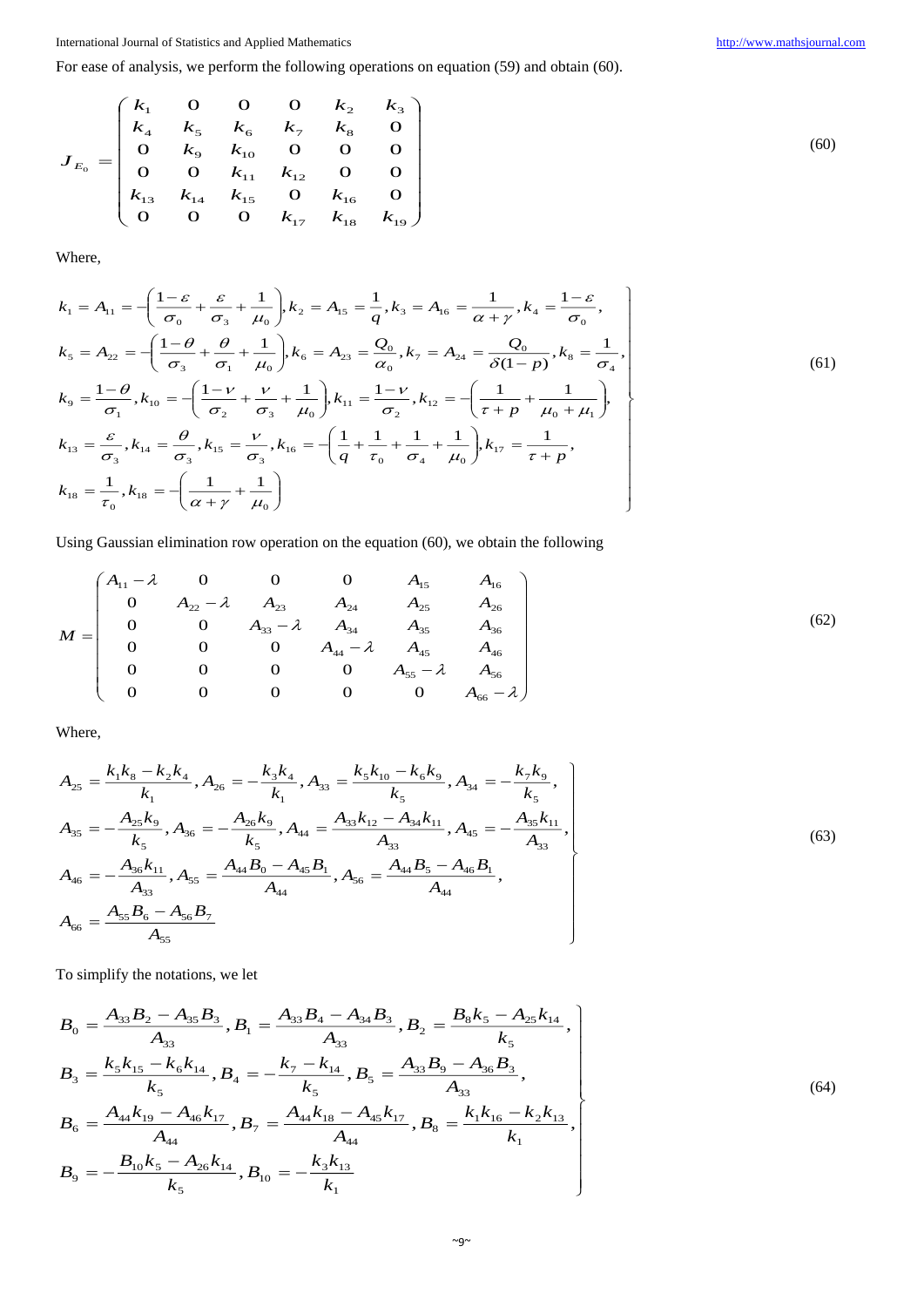Therefore, the corresponding characteristic equation to  $M$  as defined by equation (62) yield:

$$
(A_{11} - \lambda)(A_{22} - \lambda)(A_{33} - \lambda)(A_{44} - \lambda)(A_{55} - \lambda)(A_{66} - \lambda) = 0
$$
\n(65)

Where,

$$
\lambda_1 = A_{11} = k_1 = -\left(\frac{1 - \varepsilon}{\sigma_0} + \frac{\varepsilon}{\sigma_3} + \frac{1}{\mu_0}\right), \lambda_2 = A_{22} = k_5 = -\left(\frac{1 - \theta}{\sigma_3} + \frac{\theta}{\sigma_1} + \frac{1}{\mu_0}\right),
$$
\n
$$
\lambda_3 = A_{33} = -\left(\frac{k_6 k_9 - k_5 k_{10}}{k_5}\right), \lambda_4 = A_{44} = -\left(\frac{A_{34} k_{11} - A_{33} k_{12}}{A_{33}}\right),
$$
\n
$$
\lambda_5 = A_{55} = -\left(\frac{A_{45} B_1 - A_{44} B_0}{A_{44}}\right), \lambda_6 = A_{66} = -\left(\frac{A_{56} B_7 - A_{55} B_6}{A_{55}}\right).
$$
\n(66)

This means that all the eigenvalues of the characteristic equation  $(65)$  have negative real parts and, therefore,  $E_0$  is stable. This implies that,

$$
\frac{(1-\theta)Q_0}{\alpha_0 \sigma_1 \left(\frac{\theta}{\sigma_3} + \frac{1-\theta}{\sigma_1} + \frac{1}{\mu_0}\right) \left(\frac{V}{\sigma_3} + \frac{1-V}{\sigma_2} + \frac{1}{\mu_0}\right)} + \frac{(1-\theta)(1-V)Q_0}{\delta(1-p)\sigma_1 \sigma_2 \left(\frac{\theta}{\sigma_3} + \frac{1-\theta}{\sigma_1} + \frac{1}{\mu_0}\right) \left(\frac{V}{\sigma_3} + \frac{1-V}{\sigma_2} + \frac{1}{\mu_0}\right) \left(\frac{1}{\tau} + \frac{1}{\mu_0} + \frac{1}{\mu_0} + \mu_1\right)} < 1
$$
\n(67)

# **4.2 Global Stability of Disease Free Equilibrium (DFE),**  *E*<sup>0</sup>

**Theorem 4.2.** The DFE,  $E_0$  of the model system is globally asymptotically stable if  $R_{\text{eff}} \leq 1$ .

# **Proof.**

We start by considering the Lyapunov-Laselle function [12].

$$
V(S, L, B, I, Q, T) = \frac{GFL}{k_8} + \frac{HXB}{k_{12}} + \frac{HIk_{10}}{k_{12}}
$$
\n(69)

Where,

$$
F = (1 - \theta)Q_0, G = [1 + (1 - \nu)], X = (1 - k_{11}),
$$
  
\n
$$
H = [\alpha_0 + \delta(1 - p)\sigma_2 k_{12}] \sigma_1 k_5
$$
\n(70)

Differentiating (69), we have:

$$
\frac{dV}{dt} = \frac{GF}{k_8} \left[ k_4 S + (k_7 I + k_6 B + k_8) Q + k_5 L \right] + \frac{HX}{k_{12}} \left[ k_9 L + k_{10} B \right] + \frac{Hk_{10}}{k_{12}} \left[ k_{11} B + k_{12} I \right]
$$
\n(71)

Since

$$
S \le S_0, L \le L_0, B \le B_0, I \le I_0, Q \le Q_0 \& T \le T_0
$$
\n<sup>(72)</sup>

Equation (70) becomes

$$
\frac{dV}{dt} \leq \left(\frac{k_4 S_0 + k_8 Q_0}{k_8}\right) \left(\frac{\frac{(1-\theta)Q_0}{\sigma_3} + \frac{1-\theta}{\sigma_1} + \frac{1}{\mu_0} \left(\frac{\nu}{\sigma_3} + \frac{1-\nu}{\sigma_2} + \frac{1}{\mu_0}\right)}{(1-\theta)(1-\nu)Q_0} + \frac{(1-\theta)(1-\nu)Q_0}{\delta(1-\rho)\sigma_1\sigma_2 \left(\frac{\theta}{\sigma_3} + \frac{1-\theta}{\sigma_1} + \frac{1}{\mu_0}\right) \left(\frac{\nu}{\sigma_3} + \frac{1-\nu}{\sigma_2} + \frac{1}{\mu_0} \left(\frac{1}{\tau + \rho} + \frac{1}{\mu_0 + \mu_1}\right)}\right)^{-1}
$$
\n(73)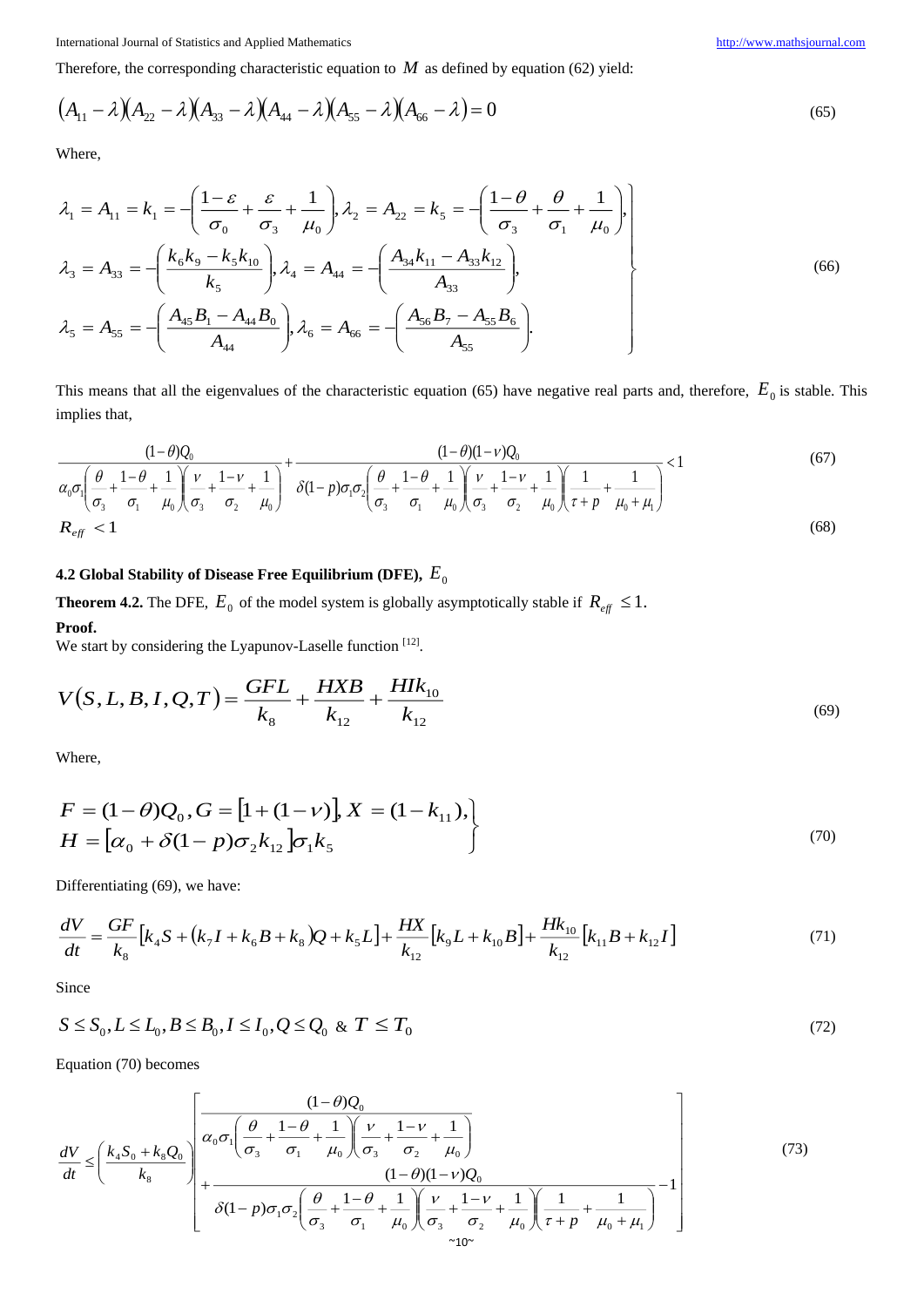$$
= \left(\frac{k_4 S_0 + k_8 Q_0}{k_8}\right) [R_{\text{eff}} - 1] \tag{74}
$$

Then, clearly 
$$
\frac{dV}{dt} \le 0
$$
 (75)

$$
\text{if } R_{\text{eff}} \le 1 \tag{76}
$$

Hence, the DFE is globally asymptotically stable.

# **4.3 Graphical Representation of Effective Reproduction Number with Control Variables**

In this section, we compute numerical simulations and vary the control parameters with the effective reproduction number,  $R_{eff}$ . The control parameters are drug therapy and treatment rate where *k* is the different proportion of each control parameters.



**Fig 1:** Model flowchart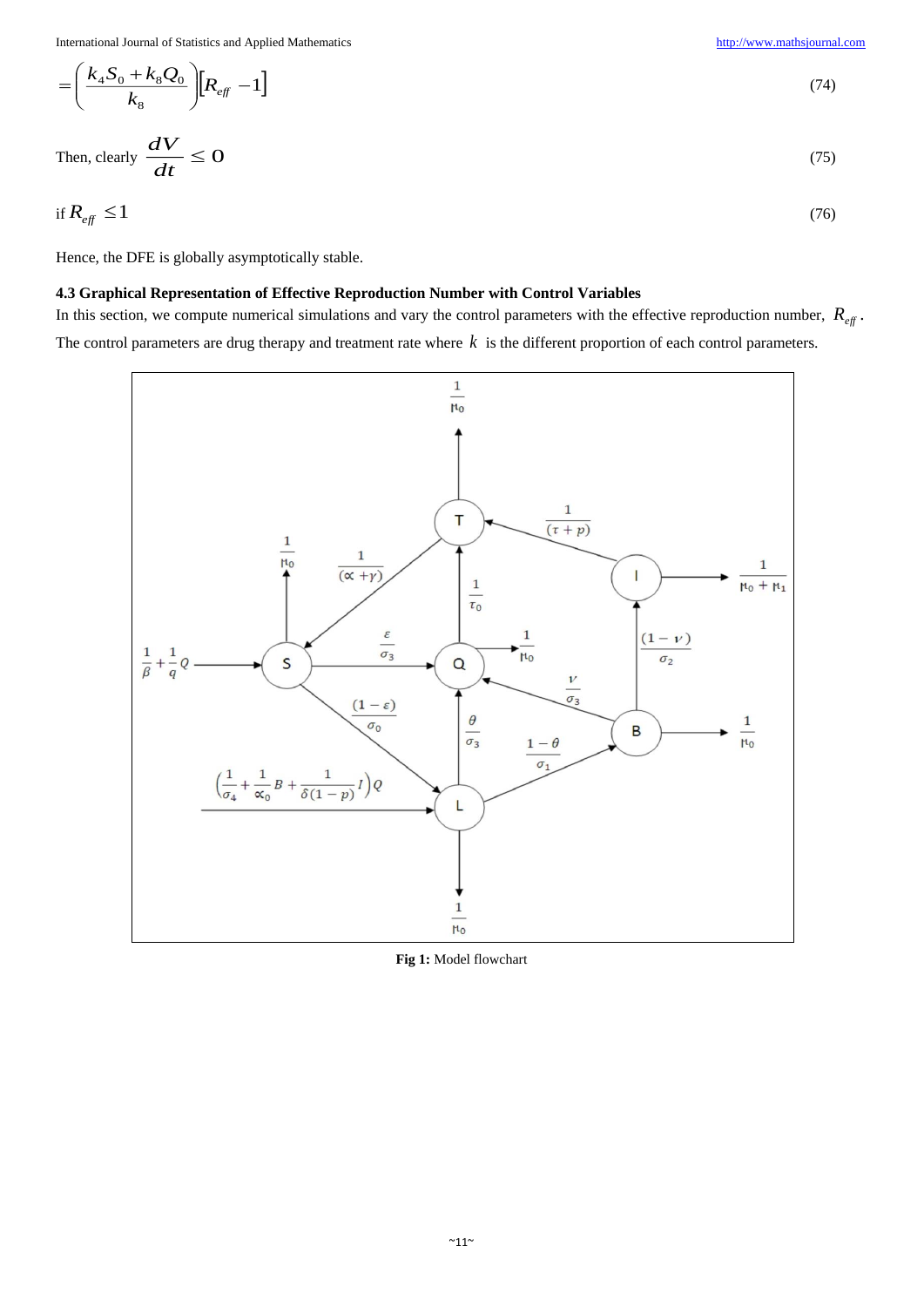

**Fig 2:** Effect of time to seek drug therapy on effective reproduction number.

Figure 2, shows that, as time to seek drug therapy increases the effective reproduction number decreases. This implies that placing individuals on a regular anti-malaria therapy where malaria disease is endemic will reduce the numbers of malaria patients in the hospitals. The availability of anti-malaria and time to seek the therapy is a practical key in controlling malaria disease in sub-Sahara African regions that are endemic with malaria.



**Fig 3:** Effect of time to seek treatment on effective reproduction number.

Figure 3 illustrates the effect of time to seek treatment, as the treatment rate increases the effective reproduction number decreases with time. Having access to malaria treatment facilities in the sub-Sahara African communities where malaria is an endemic disease will drastically reduce malaria persistence.

#### **5. Conclusion**

We observed from all the analysis that the local and global stability of Disease Free Equilibrium (DFE) is asymptotically stable if  $R_{\text{eff}}$  < 1 and  $R_{\text{eff}}$   $\leq$  1, respectively. The implication here is, once the malaria disease breaks out in a population it can die out with time. Since the effective reproduction number is either less than or equal to one for local and global stability respectively. The numerical simulation as demonstrated by figures two and three showed that if the time to seek ant-malaria drug therapy is regular, availability of drug therapy, time to seek treatment and accessibility of malaria treatment facility are put together in the community, this will bring malaria disease under control. We also observed from all the graphs that the effective reproduction number is less than one which implies that the malaria disease will not persist in the population if all the control measures are being implemented into national health policy.

Government at all levels should ensure that anti-malaria drug therapies and treatment facilities are always accessible to people; and individuals should also be sensitized to avoid mosquitoes bite.